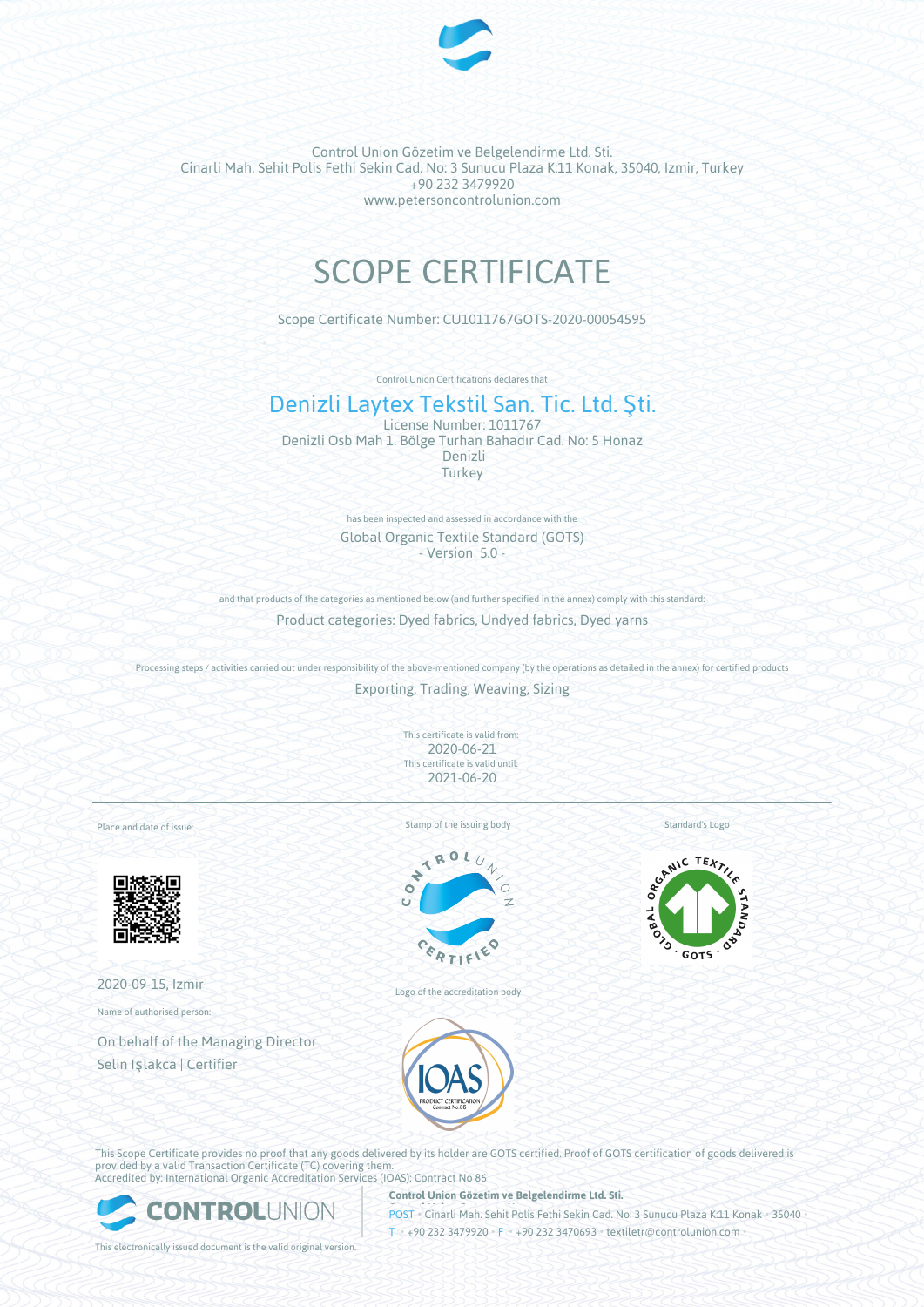

#### Control Union Gözetim ve Belgelendirme Ltd. Sti. Cinarli Mah. Sehit Polis Fethi Sekin Cad. No: 3 Sunucu Plaza K:11 Konak, 35040, Izmir, Turkey +90 232 3479920 www.petersoncontrolunion.com

#### **Denizli Laytex Tekstil San. Tic. Ltd. Şti. Global Organic Textile Standard (GOTS)**

### Products Annex to certificate no. CU1011767GOTS-2020-00054595 In specific the certificate covers the following products:

| <b>Product category</b> | <b>Product details</b> | <b>Material and Material composition</b> | Label grade |
|-------------------------|------------------------|------------------------------------------|-------------|
| Dyed fabrics            | Woven fabrics          | 100.0% Organic Cotton                    | Organic     |
| Dyed yarns              | Combed yarns           | 100.0% Organic Cotton                    | Organic     |
| Undved fabrics          | Woven fabrics          | 100.0% Organic Cotton                    | Organic     |

Place and date of issue:



2020-09-15, Izmir

Name of authorised person:

On behalf of the Managing Director Selin Işlakca | Certifier



Logo of the accreditation body



Standard's logo